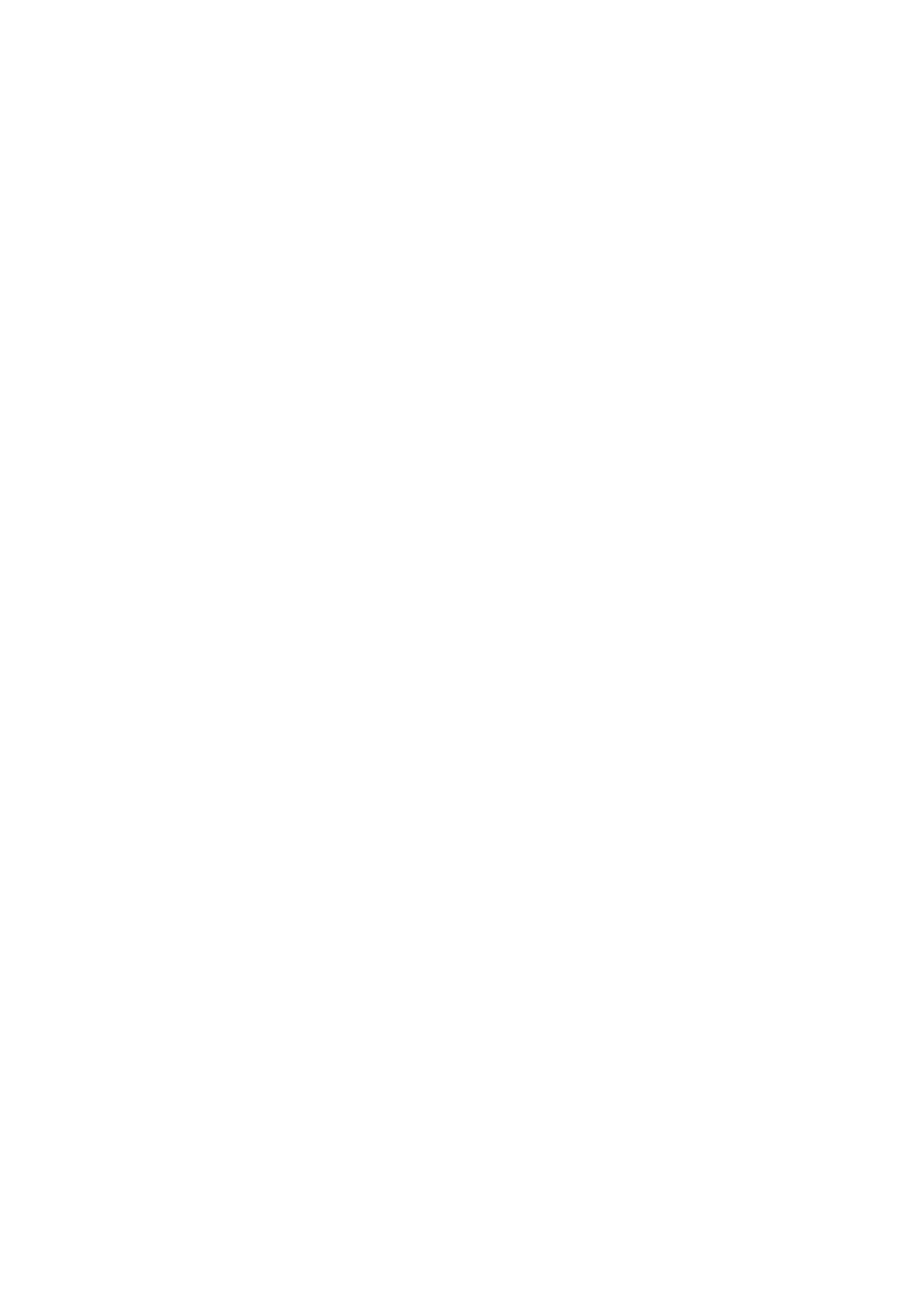*I certify that this public bill, which originated in the Legislative Assembly, has finally passed the Legislative Council and the Legislative Assembly of New South Wales.*

> *Clerk of the Legislative Assembly. Legislative Assembly, Sydney, , 2009*



New South Wales

# **Motor Accidents Compensation Amendment Bill 2009**

Act No , 2009

An Act to amend the *Motor Accidents Compensation Act 1999* to extend the early payment scheme and bulk billing arrangements to all injured persons; and for other purposes.

*I have examined this bill and find it to correspond in all respects with the bill as finally passed by both Houses.*

*Assistant Speaker of the Legislative Assembly.*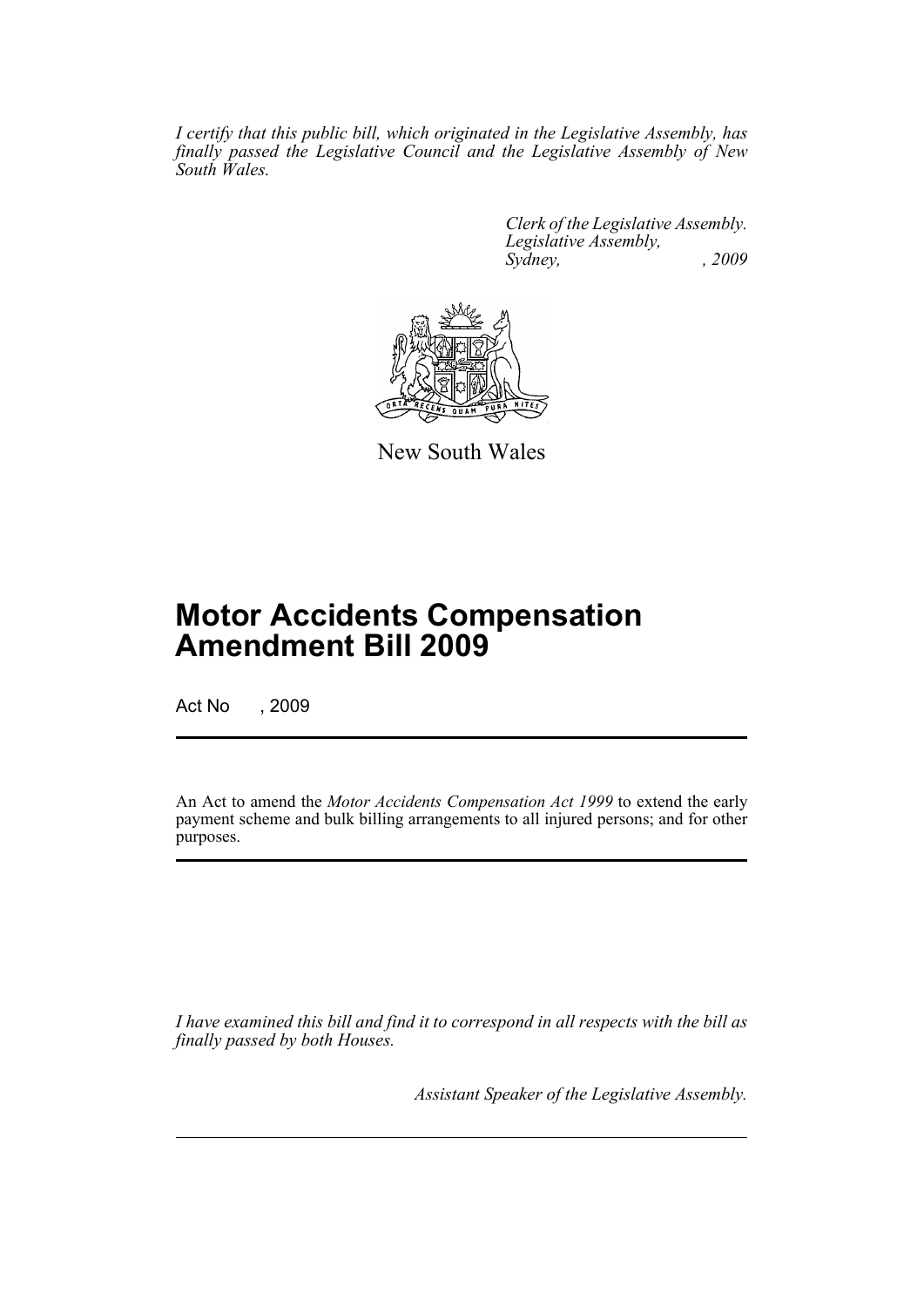# <span id="page-3-0"></span>**The Legislature of New South Wales enacts:**

# **1 Name of Act**

This Act is the *Motor Accidents Compensation Amendment Act 2009*.

# <span id="page-3-1"></span>**2 Commencement**

This Act commences on a day or days to be appointed by proclamation.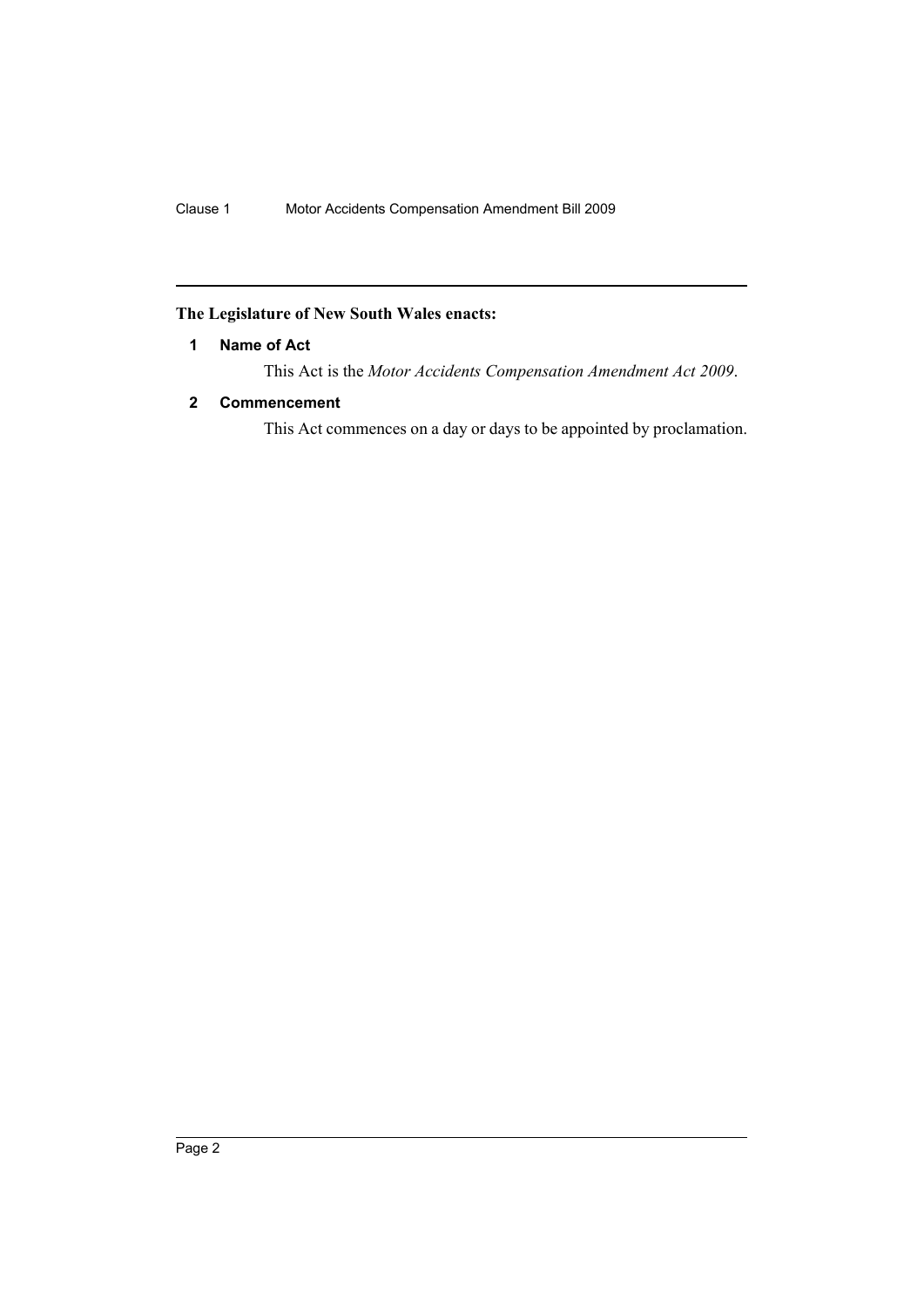Amendment of Motor Accidents Compensation Act 1999 No 41 Schedule 1

# <span id="page-4-0"></span>**Schedule 1 Amendment of Motor Accidents Compensation Act 1999 No 41**

#### **[1] Section 3A General restrictions on application of Act**

Insert at the end of the note to section 3A (1):

The early payment scheme provided for under Part 3.2 extends to all injured persons injured in a motor accident (including at fault drivers, pedestrians and other road users).

#### **[2] Section 3A (1), note**

Insert at the end of the note:

The bulk billing arrangements provided for under section 54 extend to any person injured in a motor accident (even if the motor accident was caused, partly or wholly, by the fault of that person).

#### **[3] Section 46A**

Insert after section 46:

#### **46A Application of Part**

This Part applies despite section 3A (1).

#### **[4] Section 47A**

Insert after section 47:

#### **47A Payment not required in relation to conduct that constitutes a serious offence**

- (1) Payment for treatment expenses or lost earnings is not required under this Part if:
	- (a) the injury to the injured person occurred at the time of, or following, conduct of that person that, on the balance of probabilities, constitutes a serious offence, and
	- (b) that conduct contributed materially to the injury or to the risk of injury.
- (2) A *serious offence* is an offence punishable by imprisonment for 6 months or more.
- (3) This section operates whether or not a person whose conduct is alleged to constitute an offence has been, will be or is capable of being proceeded against or convicted of any offence concerned.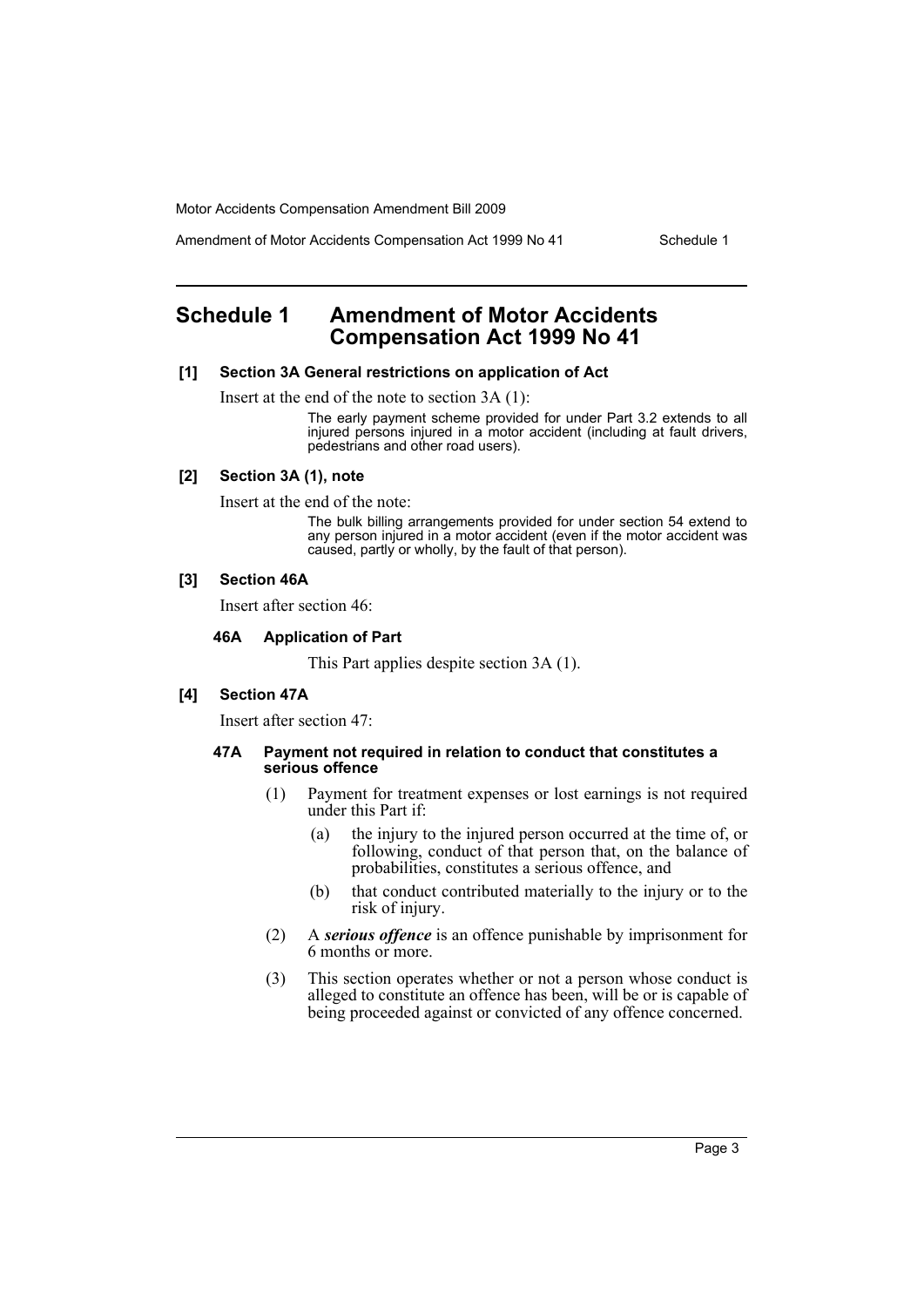Schedule 1 Amendment of Motor Accidents Compensation Act 1999 No 41

#### **[5] Section 48 Notification of motor accident to police and submission of accident notification form to insurer**

Omit "the motor accident was not caused wholly or mainly by the fault of the injured person" from section 48 (d).

Insert instead "the person's injuries are a direct result of the motor accident".

#### **[6] Section 50 Acceptance of provisional liability by insurer**

Omit section 50 (1)–(3). Insert instead:

- (1) An insurer of a motor vehicle must give written notice to an injured person who has duly submitted a completed accident notification form to the insurer stating whether or not the insurer accepts provisional liability in respect of the treatment expenses and lost earnings concerned.
- (2) It is the duty of the insurer of a motor vehicle involved in the motor accident that resulted in an injured person's injuries to accept provisional liability in respect of the treatment expenses and lost earnings of the injured person (whether or not the person's injuries were caused by the fault of the owner or driver of the vehicle in the use or operation of the vehicle and even if the motor accident was caused by the fault of the injured person).
- (3) The notice is required to be given within 10 days after the insurer receives the accident notification form. The regulations may shorten or extend that period.

#### **[7] Section 50 (11)**

Insert after section 50 (10):

(11) In this section:

*insurer of a motor vehicle* means the insurer who insures the owner of the motor vehicle against liability in respect of the death of or injury to a person caused by the fault of the owner or driver of the vehicle in the use or operation of the vehicle.

#### **[8] Section 54 Bulk billing arrangements for hospital, ambulance and other expenses**

Omit section 54 (3). Insert instead:

(3) For the purposes of this section, the treatment or conveyance of injured persons includes the treatment or conveyance of persons classified as injured persons in accordance with a bulk billing arrangement.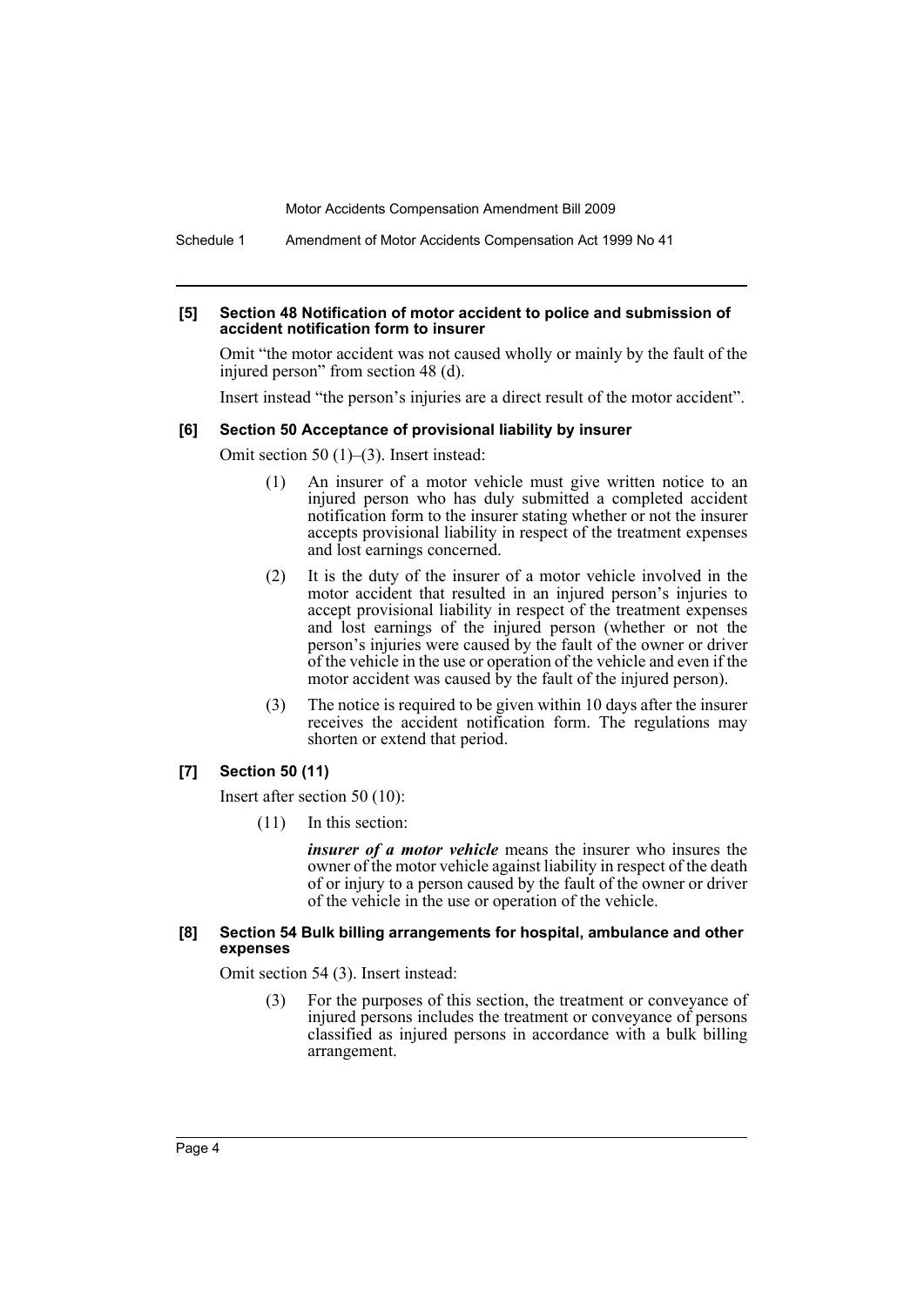Amendment of Motor Accidents Compensation Act 1999 No 41 Schedule 1

(4) Despite section 3A (1), a bulk billing arrangement may extend to expenses of an injured person even if the motor accident concerned was caused wholly or partly by the fault of the injured person.

### **[9] Section 211 Definitions**

Insert in alphabetical order:

*relevant period*—see section 213 (2).

#### **[10] Section 213**

Omit the section. Insert instead:

#### **213 Assessment by Authority of amount to be contributed to Fund**

- (1) The Authority is required, as soon as practicable in respect of each relevant period:
	- (a) to make an estimate of the total of the amounts to be paid from the Fund during that relevant period, and
	- (b) to determine what amounts, if any, are to be set aside as provisions to meet expenditure from the Fund in future periods, and specify for what purpose each such amount is being set aside, and
	- (c) to make an estimate of the total amounts (including the amounts already received) to be received into the Fund during that relevant period otherwise than by way of contributions in respect of that relevant period under this Part from persons to whom third-party policies are issued, and
	- (d) to determine the total amount to be contributed to the Fund under this Part in respect of that relevant period by persons to whom third-party policies are issued after having regard to the amounts likely to be standing to the credit of the Fund at the beginning of the period, including any amounts set aside in earlier periods as provisions to meet expenditure in later periods, and the amounts estimated under paragraph (c) to be received into the Fund during the relevant period, and
	- (e) to specify in writing the estimates, provisions and amounts to be contributed to the Fund by persons to whom third-party policies are issued.
- (2) A *relevant period* is a financial year or such other period as the Authority determines from time to time to be a relevant period for the purposes of this section. Relevant periods can be determined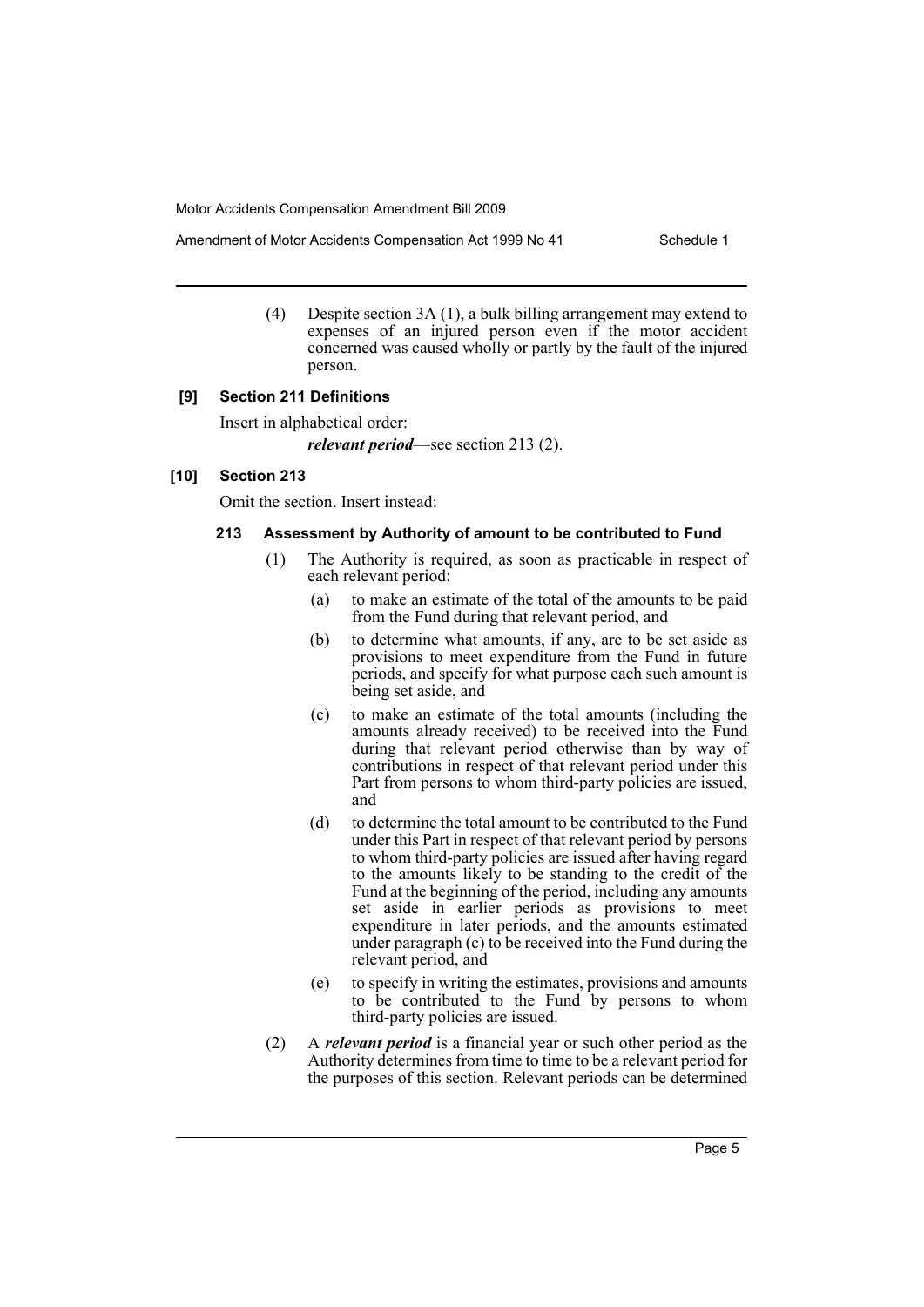Schedule 1 Amendment of Motor Accidents Compensation Act 1999 No 41

so as to overlap but there must be no gap between successive relevant periods and each relevant period must not be longer than 12 months.

# **[11] Sections 214 (1) and (4) and 214A (1)**

Omit "financial year" wherever occurring. Insert instead "relevant period".

# **[12] Section 214AA**

Insert after section 214A:

### **214AA Refund of Fund levy**

- (1) The Fund levy is to be refunded, on a pro rata basis, to any person to whom a third-party policy was issued if the policy is cancelled on the cancellation of the registration of the motor vehicle to which it relates (except where the registration is cancelled under Division 3 of Part 4 of the *Fines Act 1996*).
- (2) The Authority may give directions or issue guidelines to licensed insurers with respect to the administrative arrangements of licensed insurers for payment of refunds under this section.

# **[13] Section 215 Financial year**

Omit the section.

## **[14] Schedule 5 Savings, transitional and other provisions**

Insert at the end of clause 2 (1):

*Motor Accidents Compensation Amendment Act 2009*

# **[15] Schedule 5**

Insert at the end of the Schedule with appropriate Part and clause numbering:

# **Part Provisions arising from Motor Accidents Compensation Amendment Act 2009**

## **Extension of early payment scheme**

Section 50, as amended by the *Motor Accidents Compensation Amendment Act 2009*, does not apply in respect of a motor accident that occurs before the commencement of that amendment.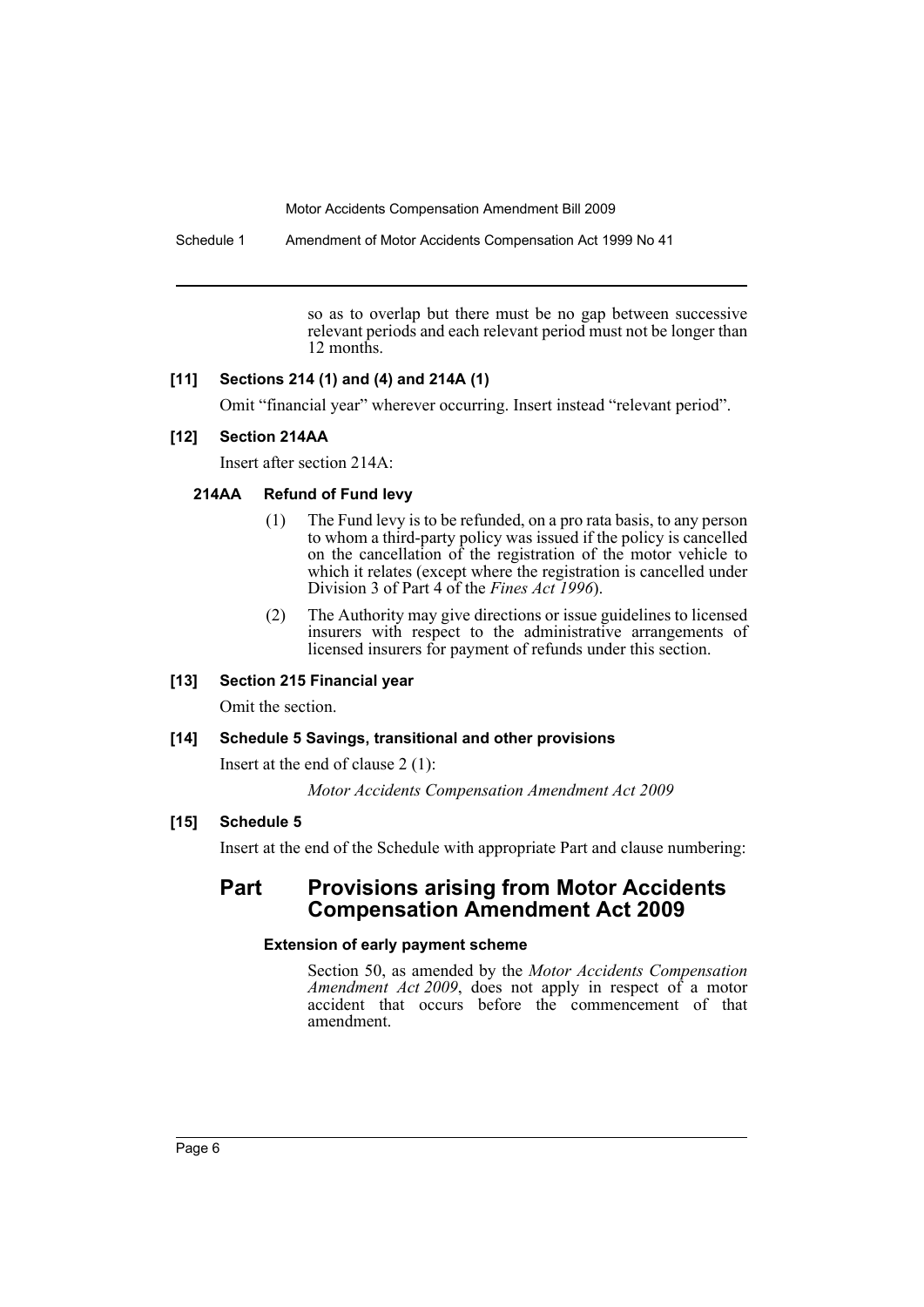Amendment of Motor Accidents Compensation Act 1999 No 41 Schedule 1

### **Extension of bulk billing arrangements**

Section 54, as amended by the *Motor Accidents Compensation Amendment Act 2009*, does not apply in respect of expenses incurred before the commencement of that amendment.